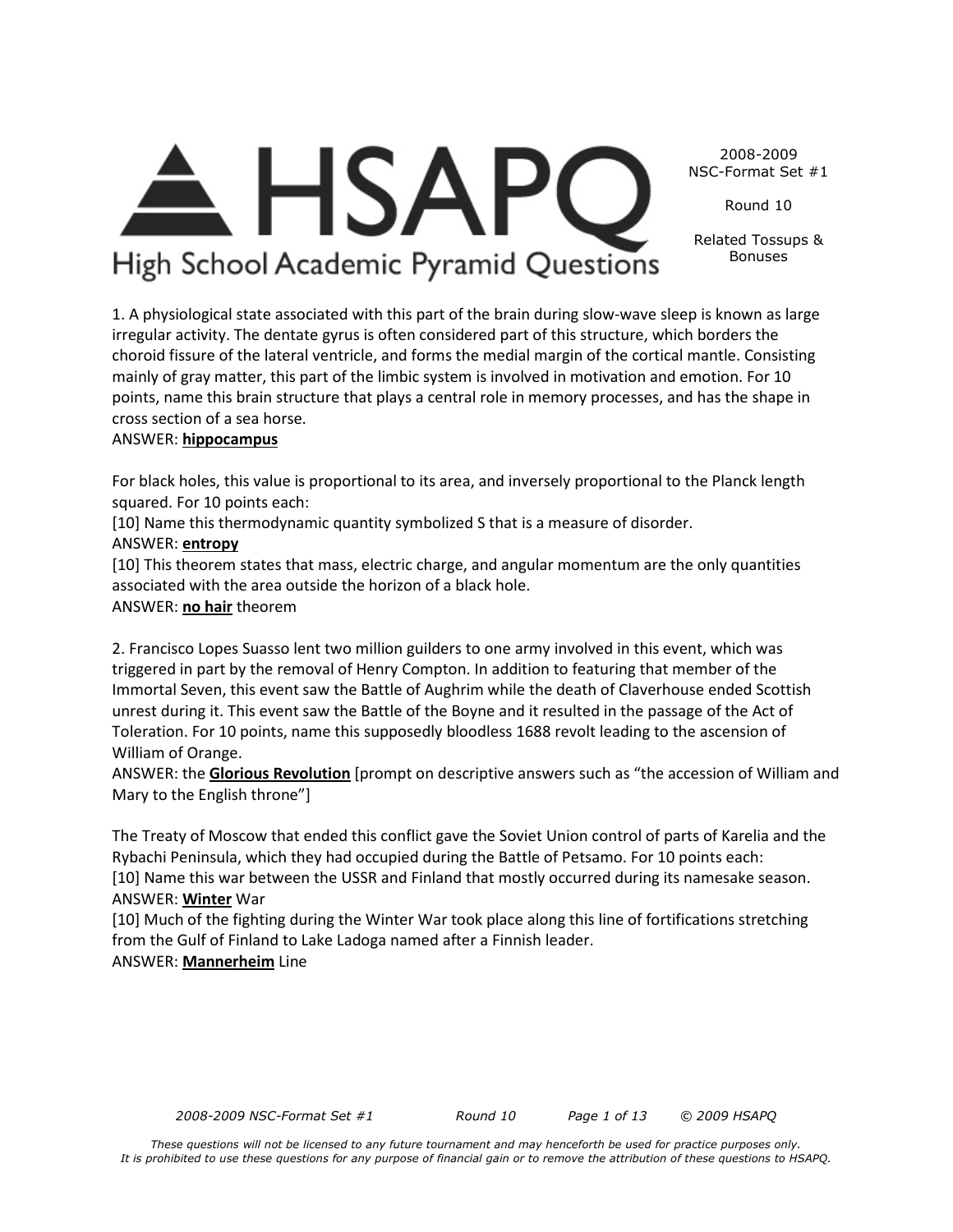3. In one of this author's novels, Gloria's prophecies about the coming apocalypse cause Orianna to obsessively control the inhabitants of the Halloran mansion. This author of *The Sundial* fictionalized her agoraphobia in her novel about Constance and Merricat Blackwood, *We Have Always Lived in the Castle*. She wrote about a ritual performed by Mr. Summers which results in the death of Tessie Hutchison in a story that caused a huge outcry after being published in *The New Yorker*. For 10 points, name this author of *The Haunting of Hill House* and "The Lottery."

# ANSWER: Shirley **Jackson**

The play *Lost in the Stars* by Maxwell Anderson was based on a work of this man, who wrote a short story collection entitled *Tales from a Troubled Land*. For 10 points each:

[10] Name this author who set his novels *Too Late the Phalarope* and *Cry, the Beloved Country* in his home country of South Africa.

# ANSWER: Alan **Paton**

[10] This woman, also an author from South Africa, won the 1991 Nobel Prize for Literature, and is the author of the novels *Burgher's Daughter* and *July's People*. ANSWER: Nadine **Gordimer**

4. This battle saw Benjamin Lincoln take control of Benedict Arnold's command, and its conclusion led to the creation of a "Convention Army." The loser, who was hoping for the arrival of Henry Clinton from New York City, was finally defeated at Bemis Heights a month after his defeat at Freeman Farm. Horatio Gates' defeat of John Burgoyne in this battle reinforced French confidence in the American cause. For 10 points, name this 1777 battle in New York, often called the turning point of the American Revolution. ANSWER: Battle of **Saratoga**

His domination of southern Africa resulted in the Mfecane, or Crushing, that caused chaos to the traditional clan structure. For 10 points each:

[10] Name this leader of the Zulu who created the impi system of military organization and who went crazy after the 1827 death of his mother Nandi.

ANSWER: **Shaka** [or **Chaka**]

[10] Shaka Zulu was murdered by this half brother in 1828. This man's massacre of six hundred Boer immigrants in 1838 led to his later defeat at the Battle of Blood River. ANSWER: **Dingane** [or **Dingaan**]

# 5. Feathers and a wooden spoon are used to clear out olive-shaped items by candlelight prior to it, and its Islamic analog is celebrated on the  $10<sup>th</sup>$  of Muharram. The Chol HaMoed refers to its intervening days, and historically, care was taken as to not break the bones of a certain animal. That animal was sacrificed in a namesake Korban, eaten on the  $15<sup>th</sup>$  of Nisan, along with maror and matzo. All food items not kosher for it are known as chametz, and the Seder is eaten on the first two of its nights. For 10 points, name this holiday celebrating God's sparing of the Jews.

ANSWER: **Passover** [or **Pesach**; or **Pesah**; or **Pesakh**; or **Peysekh**]

*2008-2009 NSC-Format Set #1 Round 10 Page 2 of 13 © 2009 HSAPQ*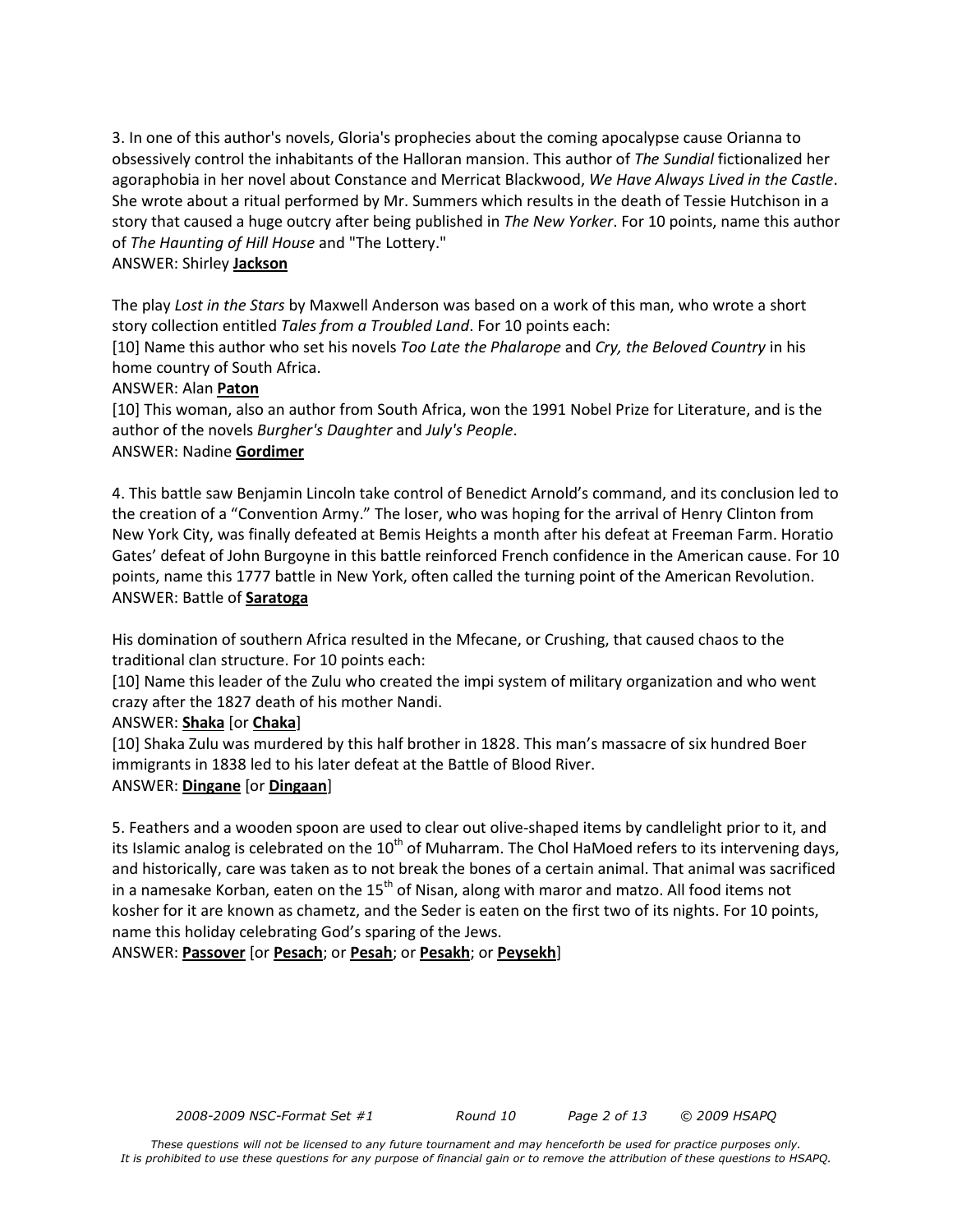He argued that the aims of philosophy had gone off course in *What is Philosophy?* For 10 points each: [10] Name this German philosopher who discussed the fundamental mode of human consciousness, which he termed dasein, in his 1929 magnum opus, *Being and Time*.

#### ANSWER: Martin **Heidegger**

[10] Heidegger was initially influenced by the ideas of phenomenology presented by this philosopher, who developed the method of bracketing, and wrote *Logical Investigations*. ANSWER: Edmund **Husserl**

6. While working with Simon Kuznets at the National Bureau of Economic Research, this man made the finding that the barrier to entry into the medical profession led to artificially high incomes for doctors. This advocate of the negative income tax, wrote the article "Why Not a Volunteer Army" for the *New Individualist Review*. He described the permanent income hypothesis in *A Theory of the Consumption Function*, and he wrote *Free to Choose with* his wife Rose. For 10 points, name this economist associated with the Chicago School and monetarism.

# ANSWER: Milton **Friedman**

O.H. Mowrer developed a stimulus-response theory of it, while William James defined it as an idiopathic reaction to situations that may or may not contain real danger. For 10 points each:

[10] Name this most common affective disorder, differentiated from fear by the fact that fear responds to a directly perceived object, while this responds to a vaguely defined situation.

# ANSWER: **anxiety** (or **anxiety disorder**)

[10] This is an intense, often irrational fear or anxiety over a certain object or situation, such as heights, open spaces, or the number thirteen.

# ANSWER: **phobia**

7. R.R. Shoring reconstructed the destroyed manuscript for this man's symphonic poem *Fate*, and he wrote a suite in G for strings entitled "Mozartiana." This composer wrote the "Characteristic Dances," which he used in the opera "The Voyevod." Another work by this composer includes a "Spanish Dance" and a "Waltz of the Flowers," while an overture of his that quotes the French national anthem uses cannons. For 10 points, name this Russian composer of the *Symphony Pathetique*, the *1812 Overture*, and *The Nutcracker*.

# ANSWER: Peter Ilyich **Tchaikovsky**

At the end of this opera featuring "Rose of Heaven, Light of the World," the title character turns back as he returns from the underworld, only to see his lover vanish. For 10 points each:

[10] Identify this 1607 opera, the first to be performed regularly.

# ANSWER: *L'Orfeo*

[10] *L'Orfeo* is a masterpiece by this Italian composer of several books of madrigals and the operas *The Return of Ulysses* and *The Coronation of Poppea*. ANSWER: Claudio **Monteverdi**

*2008-2009 NSC-Format Set #1 Round 10 Page 3 of 13 © 2009 HSAPQ*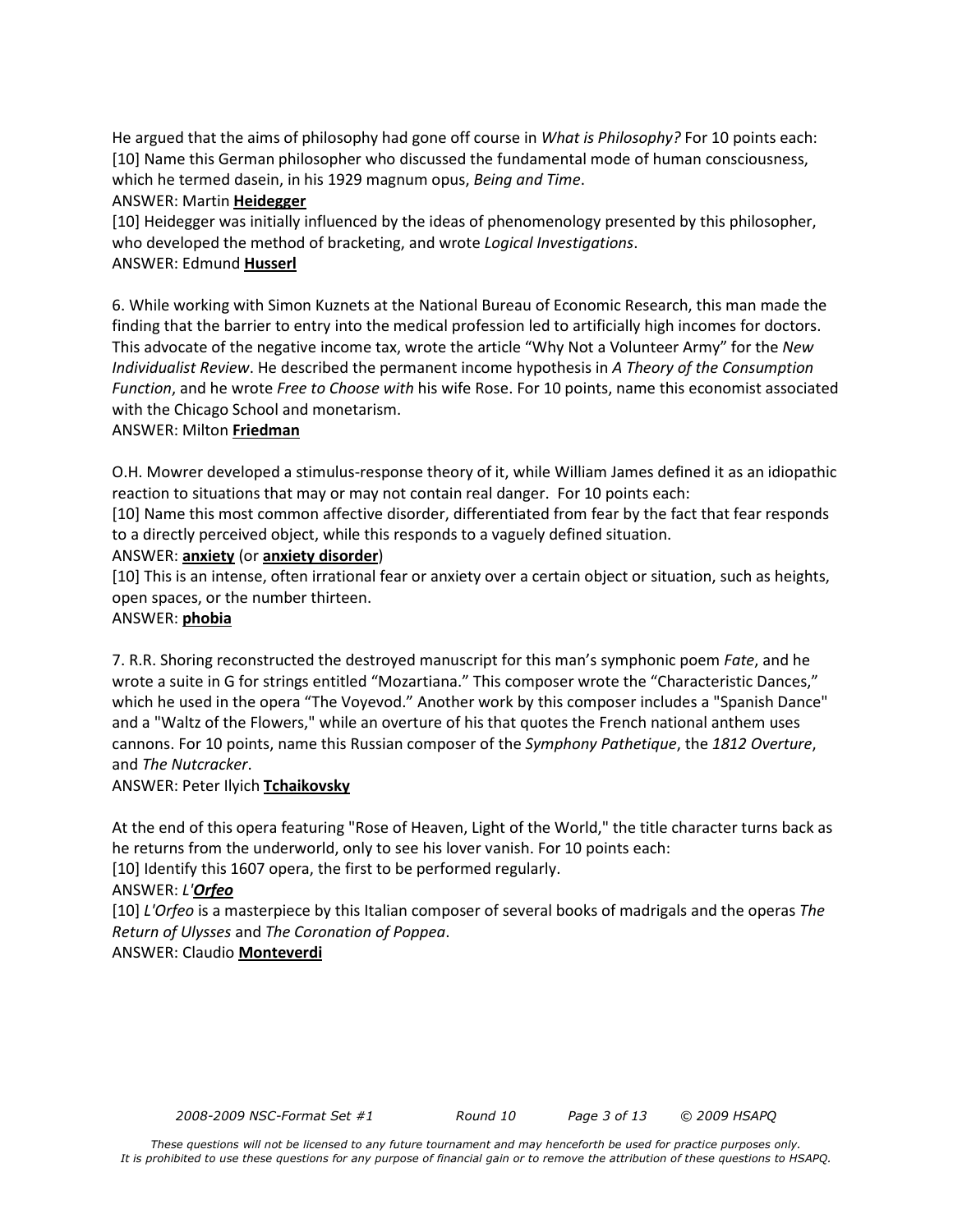8. Bertil Lindblad presented a "dilemma" presented by these objects that the SSPSF model and the Lin-Shu density wave theory both proclaim to solve. Their axes of rotation line up along cosmic voids in the "beads on a string" model. These objects make up both "forks" of the Hubble Tuning Fork diagram, and one variant is the "barred" type. For 10 points, name this type of galaxy characterized by a central bulge and arms, typified by the Milky Way.

ANSWER: **spiral galaxy** [prompt on "galaxy"; accept **barred spiral** before mentioned]

This congenital defect stems from the FMR1 gene. For 10 points each:

[10] Name this syndrome that results from a CGG tri-nucleotide repeat on the namesake sex chromosome.

ANSWER: **Fragile X** Syndrome [accept **Martin-Bell** Syndrome]

[10] A webbed neck is a common symptom of this syndrome that occurs when an individual has a single X chromosome.

ANSWER: Ullrich-**Turner** Syndrome

*2008-2009 NSC-Format Set #1 Round 10 Page 4 of 13 © 2009 HSAPQ*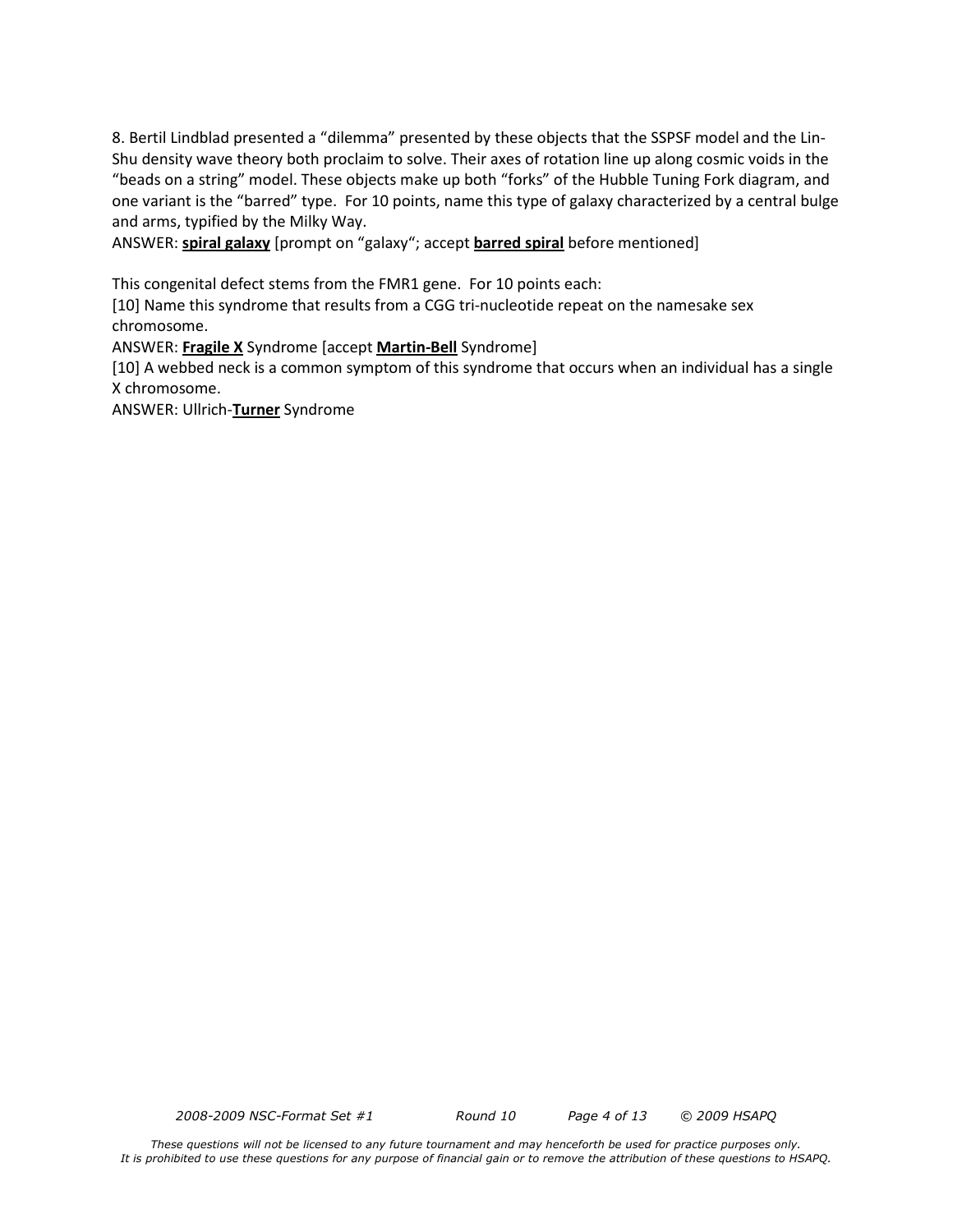

Round 10

Category Quiz Bonus Choices

**Arts Current Events Geography History Literature Math Calculation Mythology Social Science**

**Arts Current Events Geography History Literature Math Calculation Mythology Social Science**

*2008-2009 NSC-Format Set #1 Round 10 Page 5 of 13 © 2009 HSAPQ*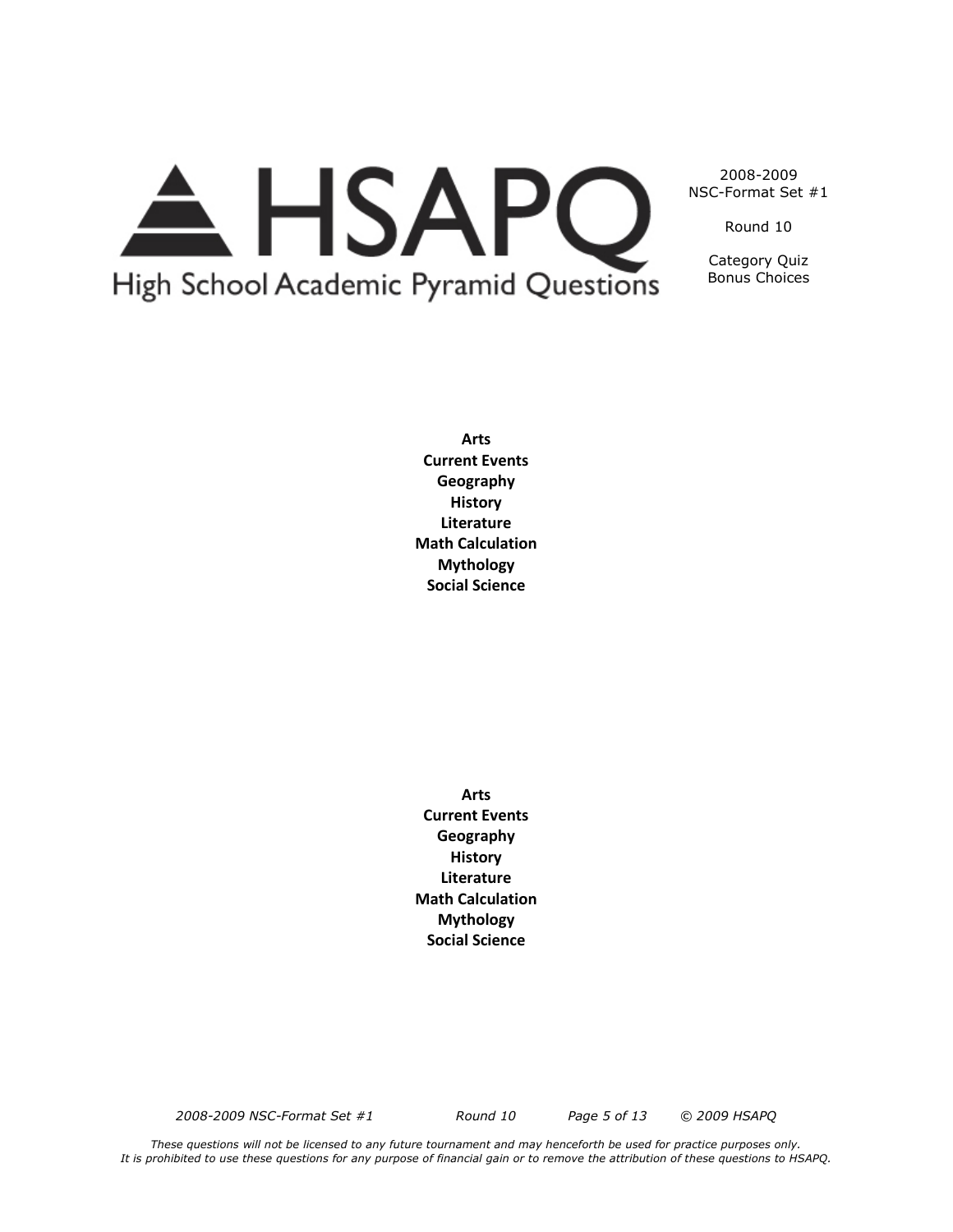Round 10

Category Quiz Tossups

High School Academic Pyramid Questions

<del>A</del> HSAP

9. A remnant of the Tyrrell Sea, the cities of Rankin Inlet and Arviat lie on its shores. Tukarak, Wiegand, and Snape islands make up its Belcher archipelago, and this body of water is connected by its namesake

strait to Ungava Bay. Its southern portion receives the La Grande and Nottaway rivers, while its main portion receives the Winisk and Severn Rivers. James Bay is the southern extension of, for 10 points, which large inland body of water in northern Canada that is named after the captain of the *Discovery*, whose crew mutinied against him in 1611.

ANSWER: **Hudson** Bay

10. MEKP, one of these, is a common catalyst for some polymerizations, and the combustion of sodium forms another one. Beta amyloid catalyzes their decomposition when bound to heme. Acids related to these compounds, such as MCPBA, commonly react through a butterfly mechanism to form epoxides. Isopropyl ether, in storage for a few months, will form dangerous levels of them. For 10 points, identify these compounds, which contain two oxygen atoms with formal charge of -1. ANSWER: **peroxide**s

11. Emir Abdelkader and Lalla Fatma N'Soumer, known as the Joan of Arc of its Kabylie region, resisted colonial powers in this nation in the 19<sup>th</sup> century, although it achieved independence under Ahmed Ben Bella. The invasion of this nation was ordered by Charles X and continued under Louis Phillipe, while occupation did not end until the MNA and FLN negotiated for independence with Charles de Gaulle. For 10 points, name this North African country which fought a guerilla war from 1954 to 1962 with France. ANSWER: People's Democratic Republic of **Algeria**

12. Richard Wright spent his final years writing over four thousand works in this form. Many works in this form were created by Bosun and Issa, and one particular work in this form depicts a frog jumping into an ancient pond. This form is most associated with the author of *Records of a Travel-Worn Satchel*  and *Narrow Road to the Deep North*, Matsuo Basho. For 10 points, name this poetic form consisting of seventeen sound units broken into three lines of five, seven, and five syllables. ANSWER: **haiku**

13. This man's article "The Montage of Attractions" advocated bombarding the audience with emotionally shocking scenes. The massacre of striking workers is intercut with shots of cows being slaughtered in this man's film *Strike*, and Upton Sinclair helped finance this man's *Que Viva Mexico!* . His film *October* is an adaptation of *Ten Days That Shook the World*, and one of his films features a scene in which a baby carriage falls down the Odessa Steps. For 10 points identify this Russian film director of *Alexandr Nevsky* and *Battleship Potemkin*. ANSWER: Sergei **Eisenstein**

*2008-2009 NSC-Format Set #1 Round 10 Page 6 of 13 © 2009 HSAPQ*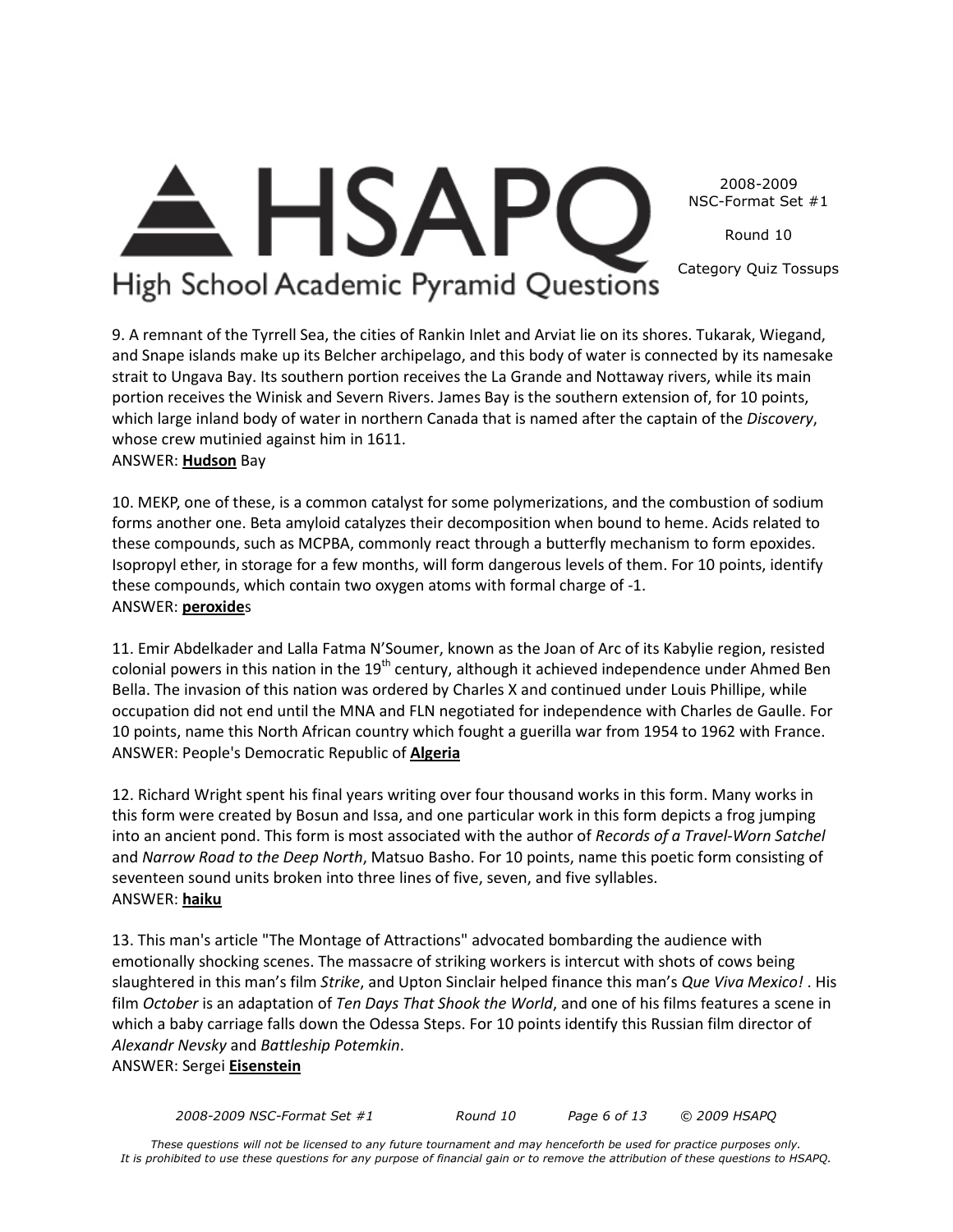14. A handheld prequel to this game features the tapping of shrinking green circles in order to perform interrogations and is subtitled as the main character's *Chronicles*. The end of this game reveals that Abstergo Industries is seeking the Pieces of Eden because the company is a front for the Knights Templar. The protagonist is really Desmond Miles, but is recalling the memories of his ancestor, Altair, who worked during the Third Crusade. For 10 points, name this 2007 game titled for a member of a medieval Islamic order that performed political killings.

ANSWER: *Assassin's Creed*

*2008-2009 NSC-Format Set #1 Round 10 Page 7 of 13 © 2009 HSAPQ*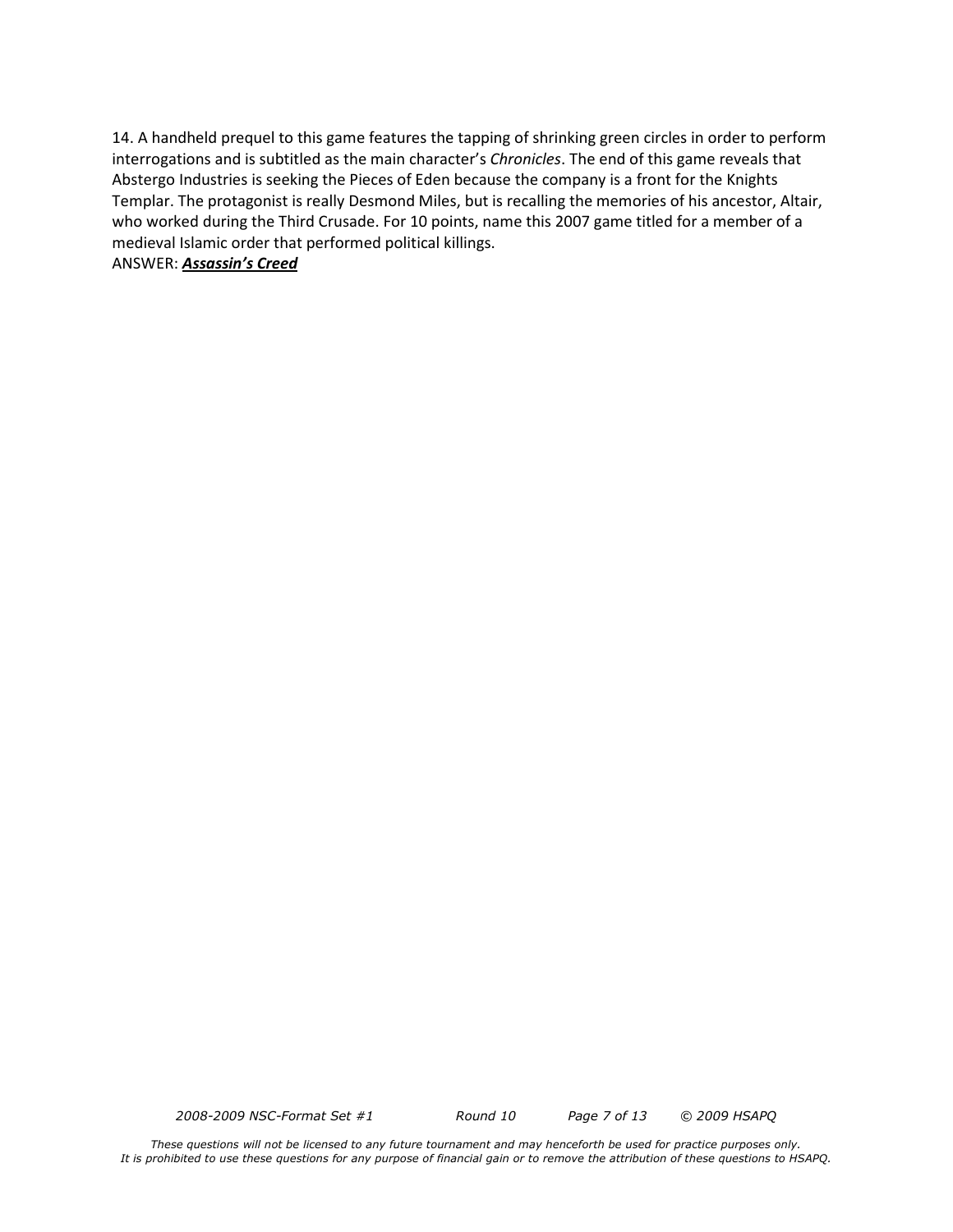Round 10

Related Tossups & High School Academic Pyramid Questions Bonuses

#### **Arts**

His choral works include the motets *Os Justi* and *Locus iste* as well as a "Study Symphony." For 15 points, name this Austrian, a fan of Richard Wagner who composed the *Romantic Symphony*, and extensively revised his other symphonies throughout his life.

 $\triangle$  HSAPC

# ANSWER: Anton **Bruckner**

#### **Current Events**

Foreign Minister between the two terms of Nobutaka Machimura, this man has served two terms as Secretary-General of the Liberal Democratic Party. For 15 points, name this man who became the Prime Minister of Japan following Yasuo Fukuda's resignation in 2008. ANSWER: Taro **Aso**

#### **Geography**

With its highest point at La Marmora in the Gennargentu range, this island's largest cites include Nuoro and Sassari. For 15 points, name this Italian island with capital at Cagliari that is separated from Corsica by the Strait of Bonifacio.

ANSWER: **Sardinia**

#### **History**

Originally called the *Winnili*, they attained a better known name by possessing large amounts of unkempt hair. For 15 points, name this group ruled by men such as Cleph and Alboin, who founded the Kingdom of Italy and later principalities and duchies such as Capua and Amalfi. ANSWER: **Lombard**s

#### **Literature**

In this work, Seymour Glass talks to a girl named Sybil on the beach before returning to his hotel room and shooting himself. For 15 points, name this short story by J.D. Salinger. ANSWER: "A **Perfect Day for Bananafish**"

#### **Math Calculation**

For 15 points, what is result of taking "4 to the power of the base 64 logarithm of 27"? ANSWER:  $\underline{3}$  [4^(log\_64 27) = 27^(log\_64 4) = 27^(1/3)]

*2008-2009 NSC-Format Set #1 Round 10 Page 8 of 13 © 2009 HSAPQ*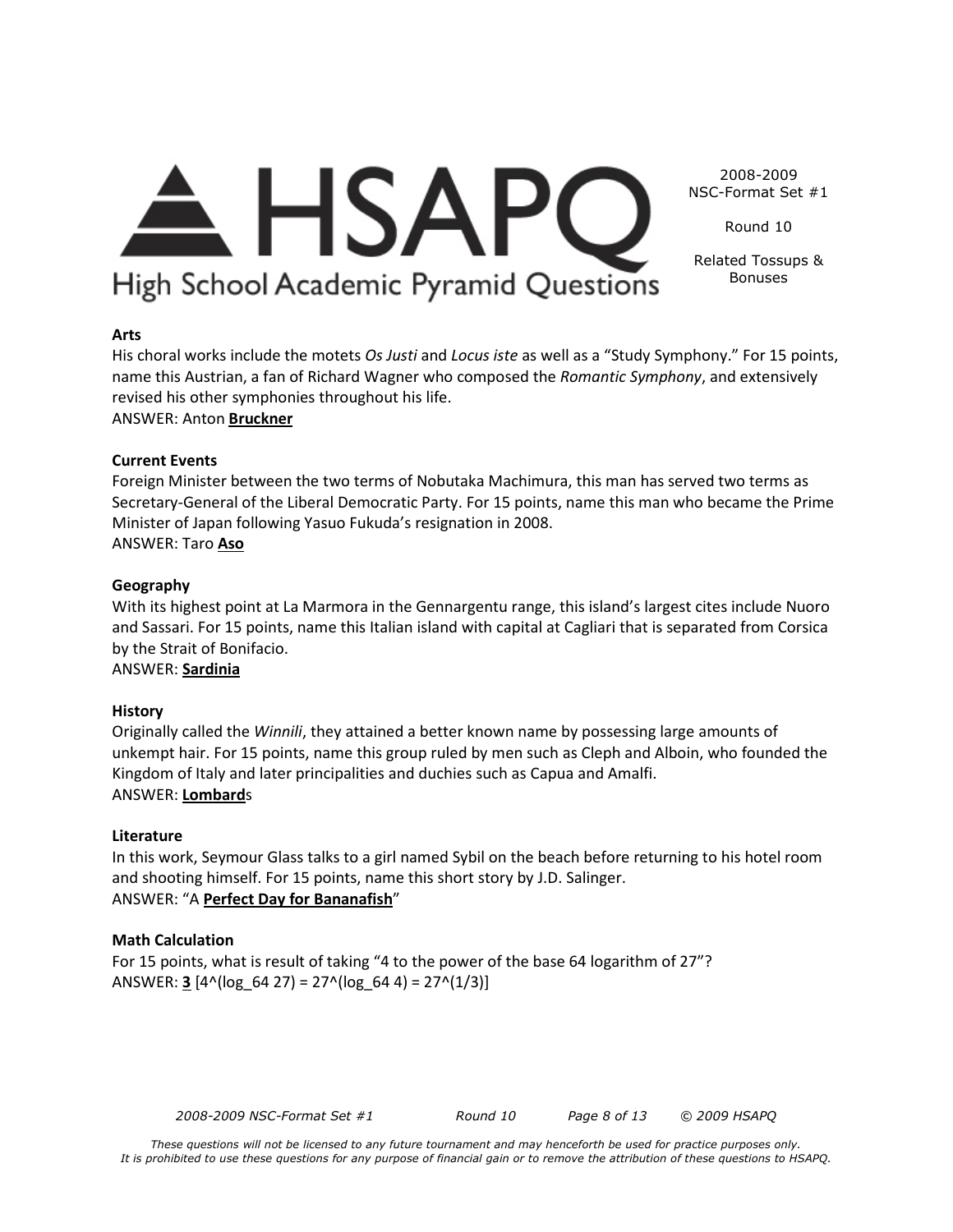#### **Mythology**

The female goddess of the same function as this deity is known as Seshat, and he was sometimes known to the Greeks as Trismegistus. For 15 points, name this ibis-headed Egyptian god of wisdom. ANSWER: **Thoth**

#### **Social Science**

It was performed in 1961 by the author of *Adolescent Aggression*. For 15 points, name this experiment in which Albert Bandura attempted to show the effects of the viewing of violence by children with a namesake doll.

ANSWER: **Bobo** doll experiment

*2008-2009 NSC-Format Set #1 Round 10 Page 9 of 13 © 2009 HSAPQ*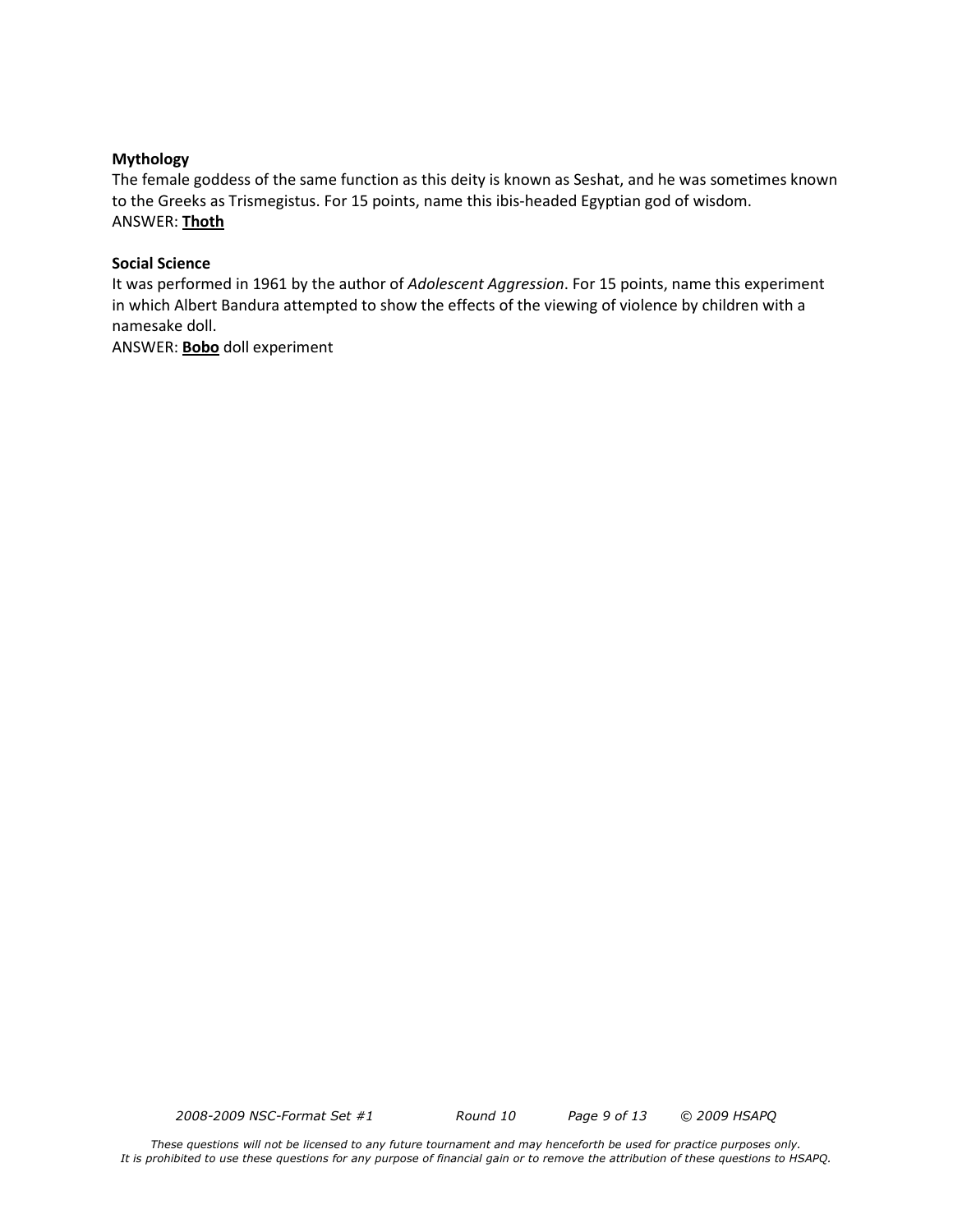Round 10

Stretch Phase

# High School Academic Pyramid Questions

<del>A</del> HSAP

15. In 2006, a Los Alamos team released a series of predictions of these objects' glitches, and a "millisecond" variety is believed to result from X-ray binaries. The first extra-solar planets were found orbiting one of them, and Franco Pacini helped Thomas Gold put forth the first definition of them. The radiation from these objects travels through the interstellar medium, and one form of them produces radiation purely from accretion. Also consisting of a "rotation-powered" variety and magnetars, for 10 points, name this class of quickly rotating neutron stars.

# ANSWER: **pulsar**s [or **pulsating star**s]

Elmire exposes the title character's true motives in this play. For 10 points each:

[10] Name this play in which Orgon is nearly duped by the title hypocrite.

# ANSWER: *Tartuffe*

[10] This author who died onstage during a production of his own *The Imaginary Invalid* wrote *Tartuffe*. ANSWER: **Moliere** [or Jean-Baptiste **Poquelin**]

[10] The title character, Alceste, lusts after Celimene, who also is courted by Oronte and Clitandre. Alceste runs away from society at the end of this other Moliere play.

ANSWER: *The Misanthrope* [accept *Le Misanthrope, ou l'Atrabilaire amoureux*]

16. One rebellion here was a reaction to Poynings' Law, while another was led by Jean Humbert and Theobald Tone. Pope Adrian IV's issuance of the Laudabiliter led to invasion here by Richard de Clare under Henry II. The origin of a document written on three hundred-forty vellum leaves, this region was also the site of a rebellion led by James Connolly and Patrick Pearse in 1916. For 10 points, name this island that was the origin of the Book of Kells and the site of the Easter Rising. ANSWER: Republic of **Ireland**

Name some things that Jesus did that were miraculous, for 10 points each. [10] According to John's Gospel, Jesus turned jugs of water into wine at this celebration. ANSWER: the **Marriage at Cana** [accept **Wedding at Cana** or other equivalents] [10] Jesus twice fed large crowds by multiplying loaves of bread and this type of meat. ANSWER: **fish**es [accept obvious equivalents] [10] Jesus also brought this man back to life after he had been dead for four days. ANSWER: **Lazarus**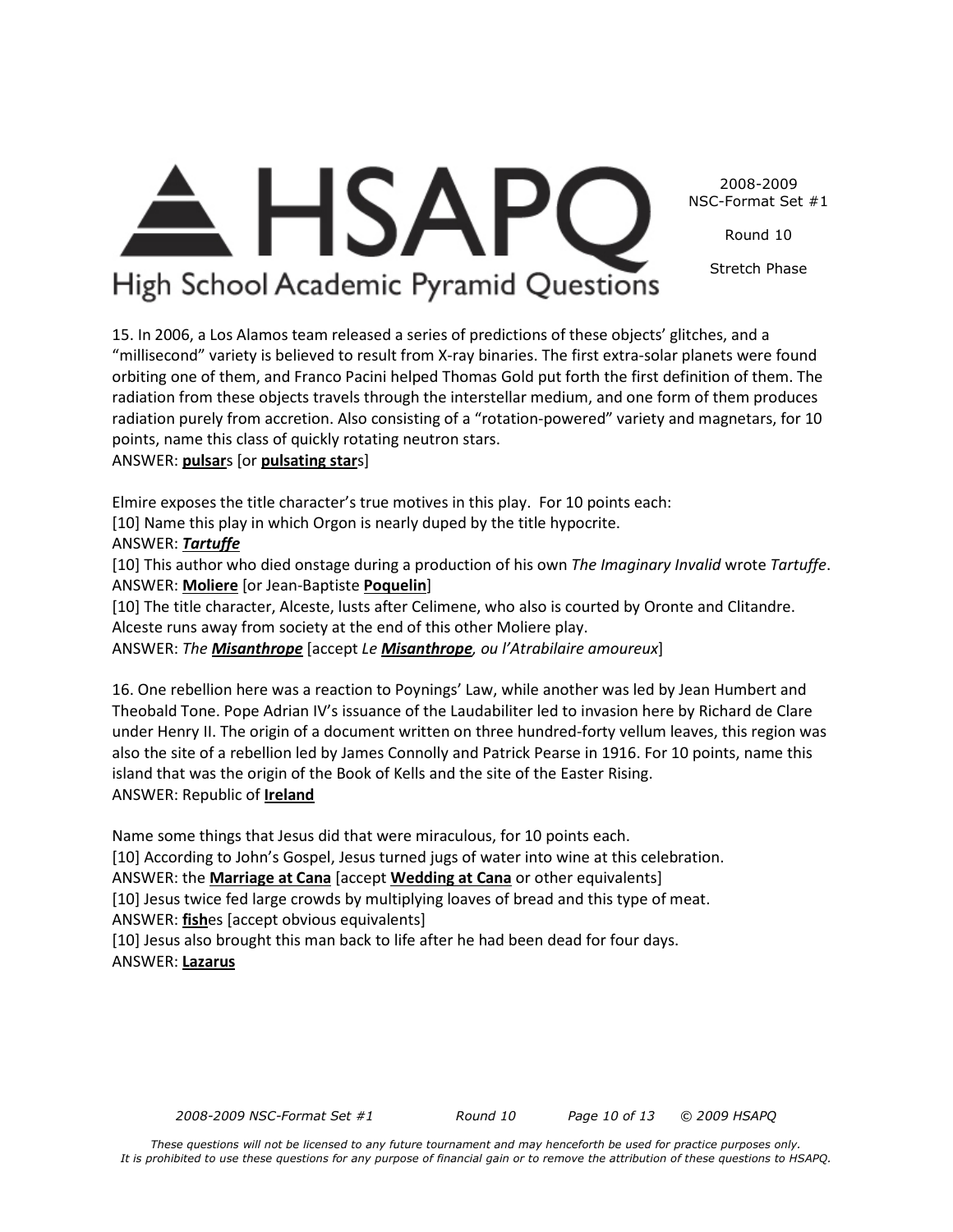17. One of this author's short stories sees Schoner strangle the title Junker aristocrat, while another features Walter, who dies in a mine accident, and Elizabeth, who wears the title flowers. This author of "The Prussian Officer" and "The Odour of Chrysanthemums" wrote a novel in which Cipriano and Don Ramon reinstitute the Aztec religion, and another that features the Brangwens and Lenskys. This author of *The Plumed Serpent* and *The Rainbow* also wrote about the love interests of the Morel family. For 10 points, name this author of *Sons and Lovers*.

# ANSWER: D.H. **Lawrence**

In this opera, the Commendatore is killed after his daughter Donna Anna is pursued by the titular employer of Leporello. For 10 points each:

[10] Name this opera where the title lover sings the "Catalogue Aria," and who is pursued by Donna Elvira before he is taken to hell by a statue.

# ANSWER: *Don Giovanni*

[10] This man collaborated with the librettist Lorenzo da Ponte on the opera *Don Giovanni*. ANSWER: Wolfgang Amadeus **Mozart**

[10] This other Mozart opera involves Fernando and Gugliemo disguising themselves as Albanians to meet with their lovers Fiordiligi and Dorabella, whose maid is Despina.

# ANSWER: *Cosi Fan Tutte* [or *Thus Do They All*]

18. One of their leaders died in the Battle of the Catalaunian Plains, and their downfall came with the victory of Clovis at the Battle of Vouille. Ultimately defeated by Muslim forces, Septimania was their last Gallic stronghold, and their chieftain Wallia died after their settlement of Aquitaine. Ataulphus led them into Spain, and Euric codified their laws. For 10 points name this Germanic group led by men such as Alaric and Theodoric I that separated from the Ostrogoths in the 4th century. ANSWER: **Visigoth**s

In this work, Brother Juniper interprets the story of each victim. For 10 points each:

[10] Name this work set in Peru in which five people die in the collapse of the title object.

# ANSWER: *The Bridge of San Luis Rey*

[10] This author of *The Bridge of San Luis Rey* also wrote the drama *Our Town*, in which Emily Webb marries George Gibbs.

ANSWER: Thornton **Wilder**

[10] This play by Wilder is set in a New Jersey living room. The central couple, George and Maggie Antrobus, endure an ice age, flood, and seven-year-long war.

# ANSWER: *The Skin of Our Teeth*

19. One character in this novel has a broken leg and is married to the nagging Heloise, who becomes suspicious of the man who is called to treat Monseiur Roualt. Another character in this novel builds a machine to cure a clubfoot as part of a project of Homais's, and his reputation declines when the boy contracts gangrene. The title character moves from Tostes to Yonville, where the lawyer Leon Dupuis has an affair with her before moving to Paris, and later she takes Rodolphe Boulanger as a lover. For 10 points, name this novel about the wife of Dr. Charles, by Gustave Flaubert.

ANSWER: *Madame Bovary*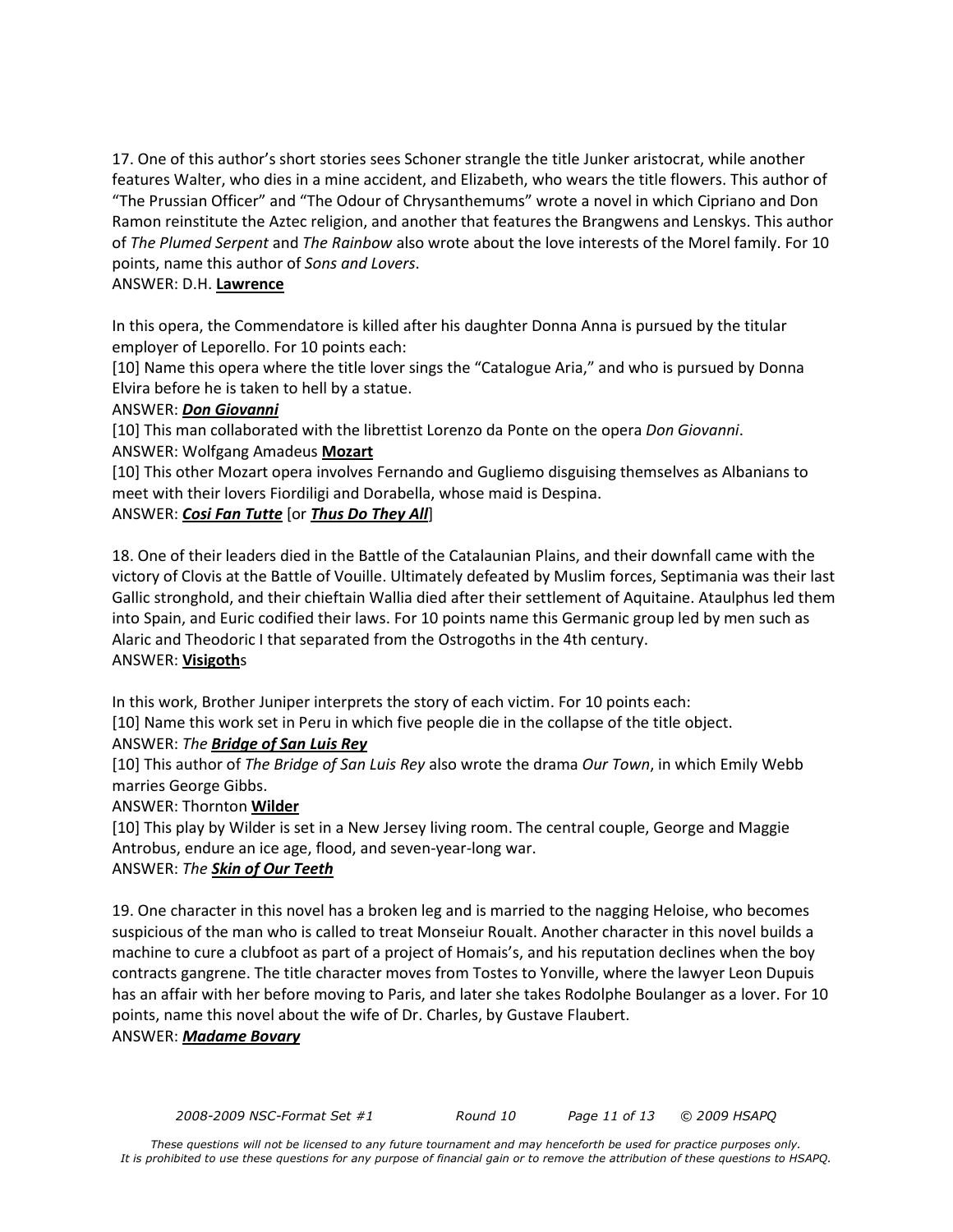An editor of the periodical *One Hundred Eagles*, this man was the subject of the Rettig Report led by Patricio Aylwin. For 10 points each:

[10] Name this creator of the Caravan of Death, a man who led a coup against Salvadore Allende, and ruled as President of Chile from 1974 to 1990.

# ANSWER: Augusto **Pinochet**

[10] Augusto Pinochet's Caravan of Death was a part of this larger campaign of political repression in South America that also included the Dirty War of Jorge Videla in Argentina.

ANSWER: Operation **Condor** [or Operación **Cóndor**]

[10] Another regime associated with Operation Condor is that of this Paraguayan president from 1954 to 1989 who was also known as Colonel Trunk.

# ANSWER: Alfredo **Stroessner**

20. The moon is visible behind some black clouds while two small boats are tossed on the waves in this artist's *Fishermen at Sea*, while spectral figures can be seen in front of the prow of a ship in his *Ulysses Deriding Polyphemus*. A white arched bridge extends across the Thames toward a great conflagration in his depiction of *The Burning of the Houses of Lords and Commons*, while another work sees manacled hands extend out of the water while a typhoon is coming on. FTP, name this painter of *The Slave Ship*  who depicted a locomotive in *Rain, Steam, and Speed*.

ANSWER: Joseph Mallord William **Turner**

They are named for their helical arrangement of a certain organelle. For 10 points each:

[10] Name this genus of filamentous green algae, commonly known as pond scum.

# ANSWER: *Spirogyra*

[10] *Spirogyra* is so named for its helical arrangement of this green-colored organelle, the site of photosynthesis.

# ANSWER: **chloroplast**s

[10] Chloroplasts contain these membrane-bound compartments, stacks of which are known as grana. ANSWER: **thylakoid**s

21. The *shaker* mutation, which results in shaking under anesthesia, causes a defect in these proteins. The S5 and S6 trans-membrane helices of this protein are homologous in both voltage-gated and nonvoltage-gated types of this protein. The voltage-gated ones remain open as long as the membrane is depolarized, and hyper-polarization occurs because these channels also have a delayed closing. For 10 points, name these ion channels, which allow the efflux of a positive ion that is neither calcium nor sodium.

ANSWER: **potassium** ion channels [or **K**+ion channels]